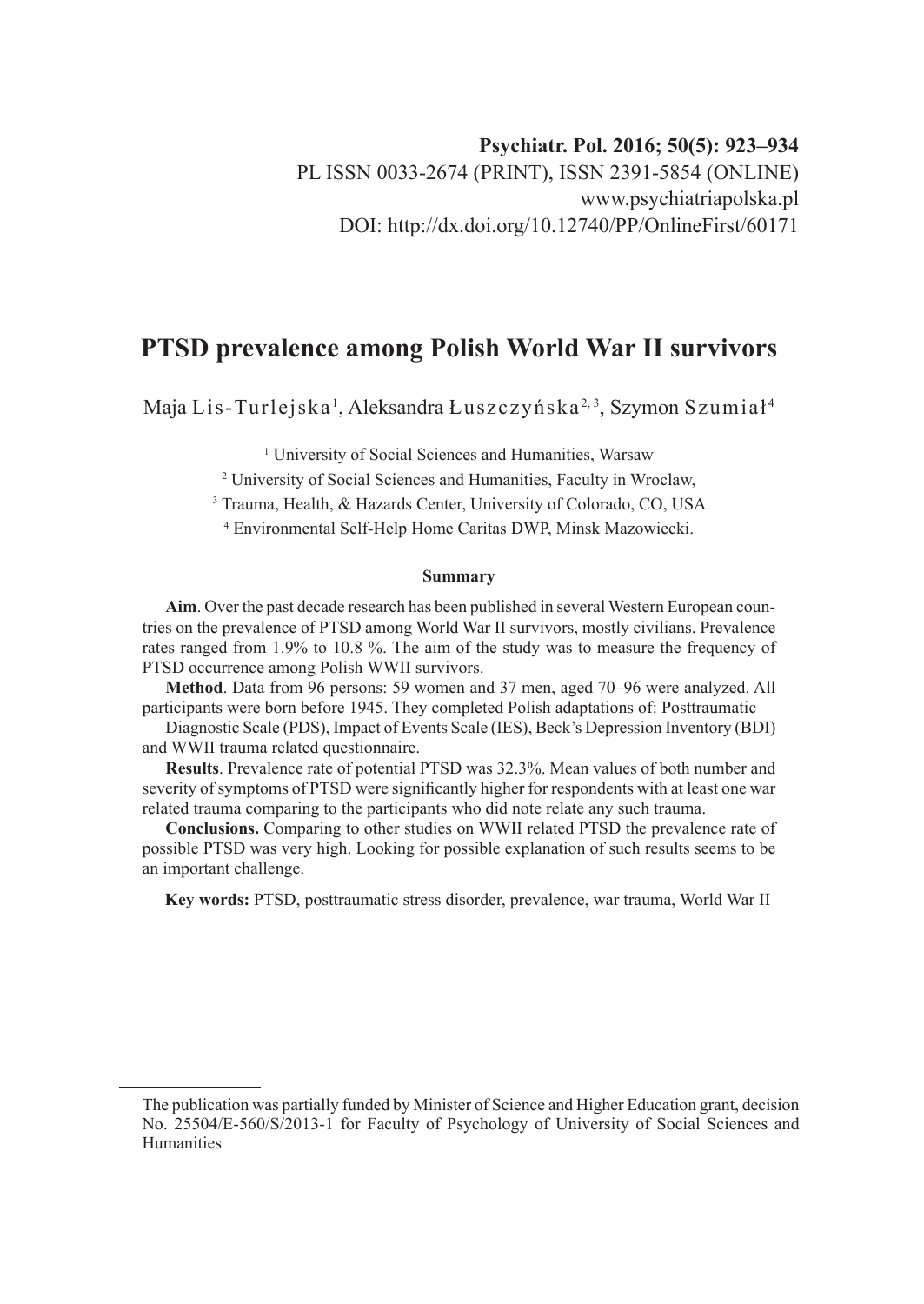## **Introduction**

The psychological effects of the World War II have been researched in Europe since the middle of the  $20<sup>th</sup>$  century. The studies, which mainly centred around the concentration camps survivors, were conducted, for instance, in Denmark [1], the Netherlands [2], Norway [3] and Poland [4–7]. European studies concerning the level of posttraumatic symptoms among civilian population commenced in the late 90s of the  $20<sup>th</sup>$  century. Those studies are primarily concerned with the prevalence of PTSD. The majority of such studies was carried out in Germany [e.g. 8, 9], but also in the Netherlands [10], Finland [11], Norway [12] and Austria [13]. Some of those studies were conducted on randomised population samples from the given age group. The study of representative nationwide sample of persons aged 60–85 was carried out in Germany in 2008. 5,033 subjects were examined. The rate of current PTSD prevalence according to DSM-IV reached 4.0% [9]. A similar study conducted in the Netherlands encompassed the sample of 10,662 persons born between 1920 and 1929 and randomly chosen from the registers of nine major cities of the country. The sample contained: (a) People who during the war were adolescents or young adults; (b) a large group of war veterans, including the survivors of the Dutch East Indies occupation from Japan (1942–1945) and the later Indonesian independence war (1945–1950). In general, 4.6% of examined subjects fulfilled the criteria of current PTSD, according to DSM-III-R. The highest rate (13%) was found among the "victims of persecution" (survivors of German concentration camps, subjects of Jewish origin who survived the war in hiding, survivors of Japanese camps). The lowest rates of PTSD (3%) were found in civilian war victims and in the members of resistance movement. The average rate of PTSD prevalence (7%) was found in war veterans [10].

In other studies conducted in Western European countries in the past decade, the rates of PTSD prevalence amount to from 1.9% in Austria [13] to 10.9% (children born in Germany) [8].

Polish study from 2012 [14] presents the results of the examination of 218 persons, born in years 1929–1945, aged 63–78. The research was carried out on the turn of the year 2007, in the Third Age University. PDS and IES scales were used to measure PTSD. The prevalence of the potential PTSD diagnosis, according to DSM-IV, with the use of PDS Scale, reached 29.4%. A similar PTSD prevalence rate was found in a previous Polish study [15] centring on persons of Jewish origin living in Poland, who survived the Holocaust as children. The current PTSD prevalence in this group amounted to 55.6%. The control group of the participants of Third Age University in Warsaw of non-Jewish origin exhibited 30.9% PTSD rate.

## **Method**

#### Participants and procedure

96 persons were interviewed since June till October 2014. There were 59 women and 37 men born before 1945, aged 70–96 ( $M = 80.94$ ; SD = 6.56). The study was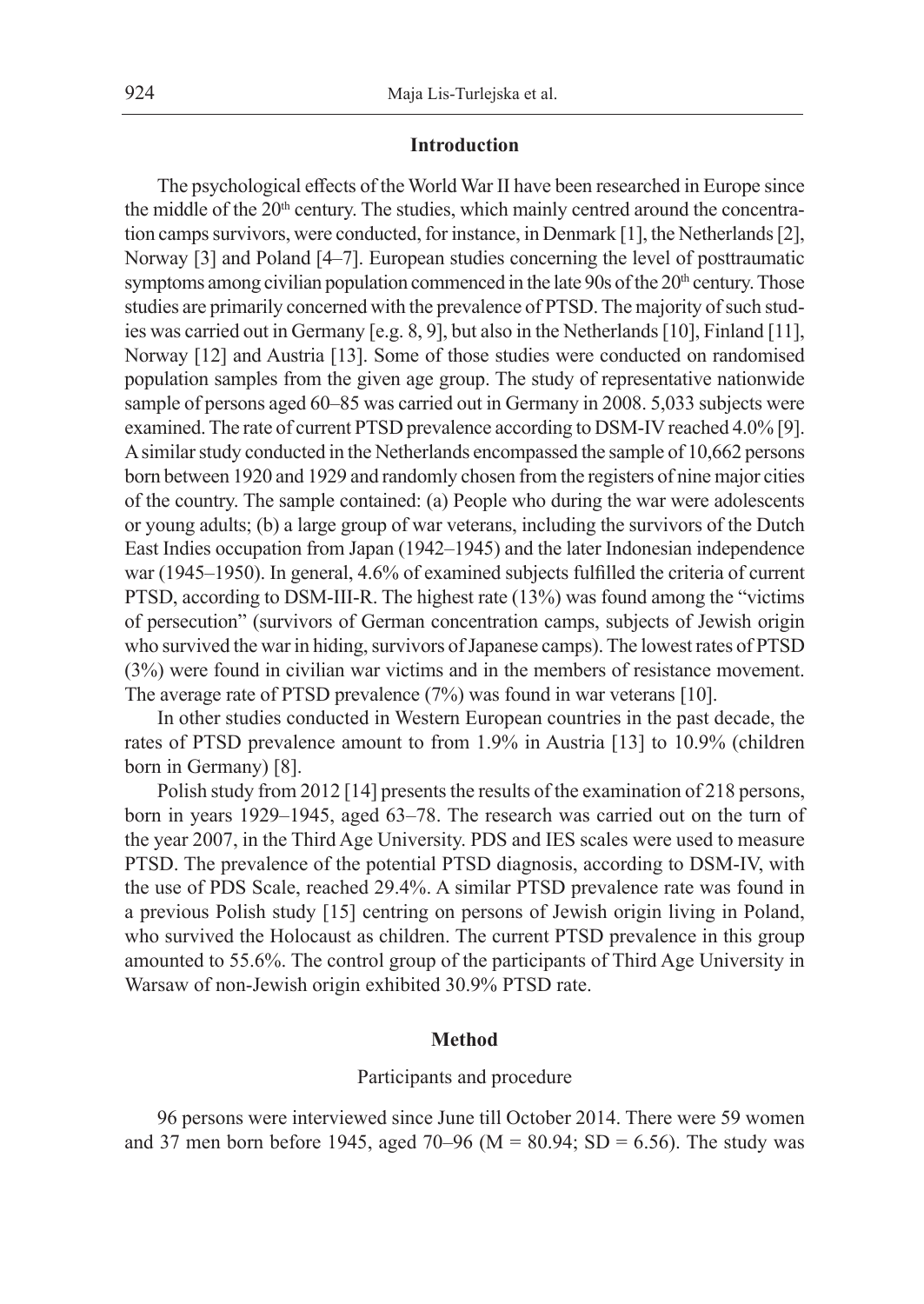carried out in different cities. The interviews took place in the participants' homes, on the grounds of various societies and organisations and in residential homes.

## Research tools

- 1. A questionnaire especially designed for the purpose of this study, called "Events associated with WWII". It consists of a list of traumatic experiences related to the war.
- 2. Posttraumatic Stress Diagnostic Scale (PDS) [16]. PDS allows a diagnosis of PTSD according to DSM-IV criteria, as well as the measurement of the strength of PTSD symptoms. In this study, PDS was used without its first part, which consists of questions regarding exposure to various traumatic events, for example, interpersonal violence. Instead, the list of traumatic war experiences was used. The original version of the tool is characterised by high indicators of internal consistency reliability ( $r = 0.92$ ) and good test-retest reliability ( $r = 0.74$  for the diagnosis of PTSD and  $r = 0.83$  for the severity of symptoms) [16]. Polish adaptation of the scale [17] also has good psychometric characteristics.
- 3. Impact of Event Scale (IES) [18], translated by: M. Lis-Turlejska and A. Łuszczyńska [19]. IES allows for the measurement of posttraumatic symptoms of intrusions and avoidance. The scale consists of 15 items describing symptoms belonging to both categories. IES is believed to differentiate between people who acquire or who do not acquire the clinical PTSD diagnosis [20].
- 4. Beck Depression Inventory (BDI) [21], translated by M. Lewicka and J. Czapiński. BDI has 21 items and the responses are given on a 0 to 3 scale. The questionnaire is still widely used in many countries.

## **Results**

#### Socio-demographic data

Most of the respondents were widowed (49.0%). 36.5% of the sample were married and 6.3% were divorced. Four subjects (4.6%) declared being single, one lived in an informal relationship. Three persons did not answer the question about marital status.

The majority of respondents had secondary (29.2%) or primary (27.1%) education. The remaining persons had vocational education (18.8%), started higher education (7.3%) or had higher education (17.7%).

## War-related traumatic events

Subjects pointed to from 0 to 19 war-related traumatic events  $(M = 7.03; SD = 4.52)$ . Table 1 presents the frequency distribution of traumatic events experienced by the study's respondents. The majority of subjects pointed to 6 to 10 events.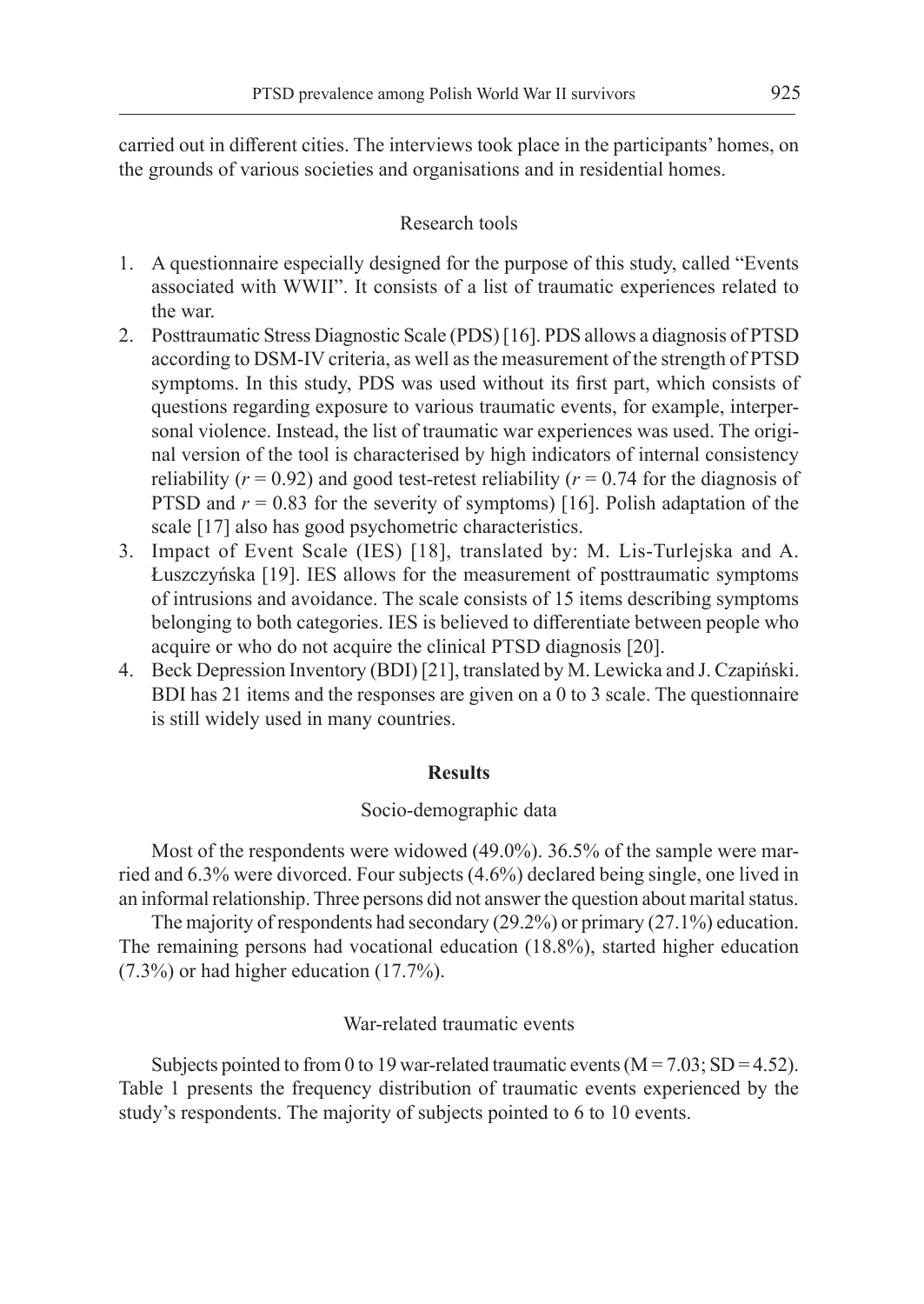| Number of traumatic events | n  | $\%$ |
|----------------------------|----|------|
|                            |    |      |
| None                       | 10 | 10.4 |
| One                        | 7  | 7.3  |
| Two to five                | 16 | 16.7 |
| Six to ten                 | 43 | 44.8 |
| More than ten              | 20 | 20.8 |
| Total                      | 96 | 100  |

Table 1. **The number of WWII-related traumatic events – frequency distribution**

n – numer of respondents

Circa 31% of the respondents lost their fathers during the war, 17.5% lost their mothers, and 39.6% lost another close person. The most often chosen traumatic events were surviving bombing (70.8%), witnessing a shooting of someone (56.3%), witnessing a murder or an execution (46.9%) and experiencing health or life threatening hunger (52.1%). Other often reported traumatic events are: witnessing somebody being heavily beaten (45.8%), remaining in hiding (45.8%), witnessing assault or persecution of Jews (39.6%) and being in Warsaw during the Warsaw Uprising (27.1%).

Some of the respondents were war veterans. Seven men (7.3% of the study sample) participated in combat on the front; another seven took part in guerrilla army. Eleven men and eight women actively participated in the Warsaw Uprising, constituting 19.8% of the research sample.

Table 2 shows a frequency distribution of the types of WWII-related traumatic events in the division by sex and for the whole sample. The comparison is complemented by the chi-squared test of independence. Statistically significant results are marked.

|                              | Group |       |    |      |    |       | Test       |    |       |
|------------------------------|-------|-------|----|------|----|-------|------------|----|-------|
| Traumatic event              |       | Women |    | Men  |    | Total |            |    |       |
|                              | N     | $\%$  | N  | $\%$ | Ν  | $\%$  | $\chi^2$   | df | р     |
| Loss of mother               | 12    | 20.3  | 5  | 13.5 | 17 | 17.7  | 0.39       |    | 0.532 |
| Loss of father               | 15    | 25.4  | 15 | 40.5 | 30 | 31.3  | 3.05       |    | 0.081 |
| Loss of another close person | 24    | 40.7  | 14 | 37.8 | 38 | 39.6  | 0.14       |    | 0.706 |
| Being in front line combat   | 0     | 0     | 7  | 18.9 | 7  | 7.3   | $12.75***$ |    | 0.001 |
| Being in guerilla army       | 0     | 0     | 7  | 18.9 | 7  | 7.3   | $12.38***$ |    | 0.001 |
| Being wounded                | 7     | 11.9  | 10 | 27.0 | 17 | 17.7  | $3.85*$    |    | 0.05  |
| Killing someone              | 4     | 1.7   | 11 | 29.7 | 12 | 12.5  | $17.44***$ |    | 0.001 |

Table 2. **Frequency distribution of WWII-related traumatic events by sex**

*table continued on the next page*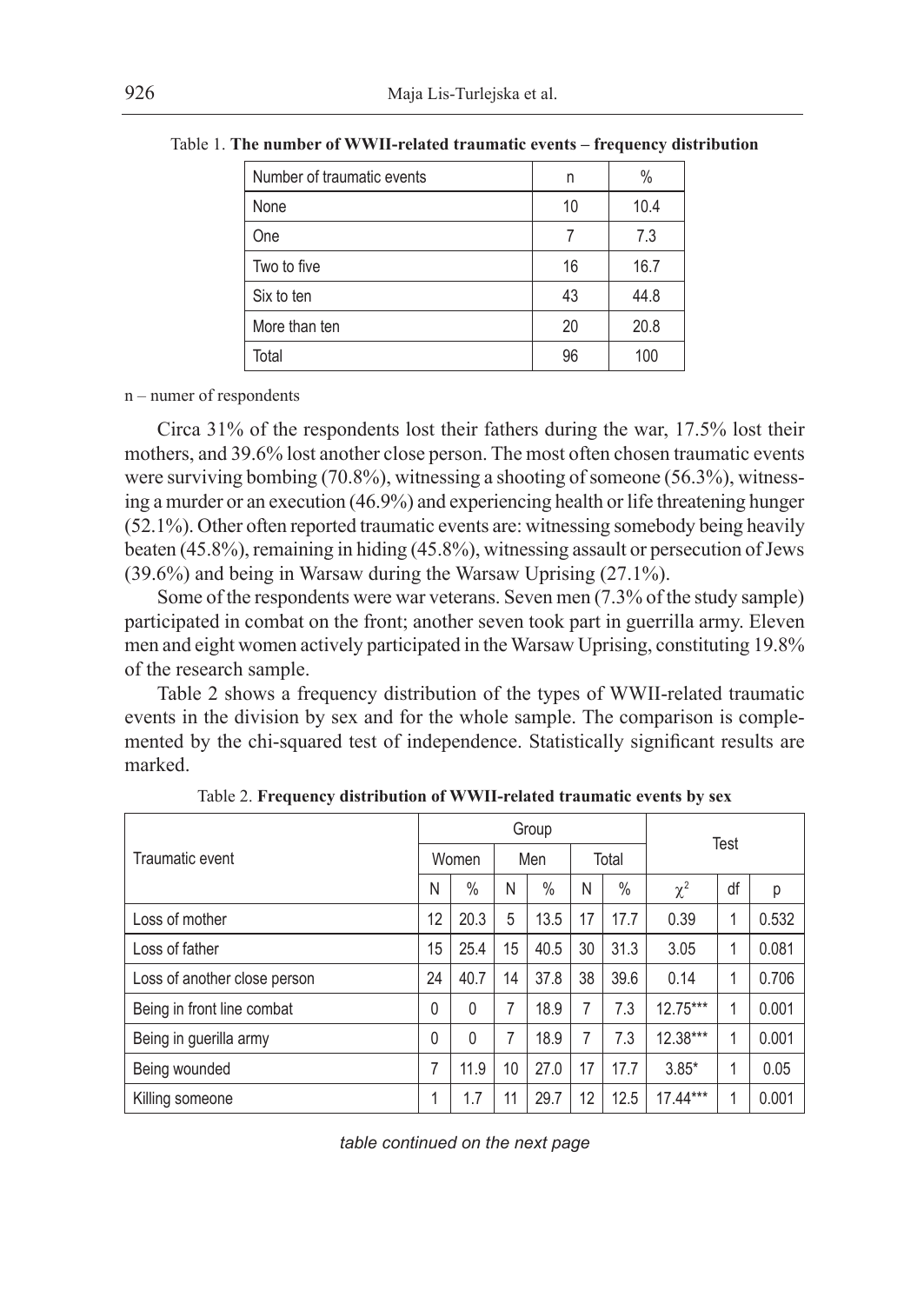| Being tortured                                     | 3  | 5.1  | $\mathbf 1$    | 2.7  | 4              | 4.2  | 0.32    | 1            | 0.570 |
|----------------------------------------------------|----|------|----------------|------|----------------|------|---------|--------------|-------|
| Being imprisoned in the Nazi concentration<br>camp | 3  | 5.1  | 4              | 10.8 | 7              | 7.3  | 1.1     | 1            | 0.294 |
| Being imprisoned in Soviet camp                    | 6  | 10.2 | 8              | 21.6 | 14             | 14.6 | 2.39    | 1            | 0.122 |
| Being in ghetto                                    | 2  | 3.4  | $\overline{2}$ | 5.4  | 4              | 4.2  | 0.21    | 1            | 0.643 |
| Being in Warsaw during the Warsaw<br>Uprising      | 12 | 20.3 | 14             | 37.8 | 26             | 27.1 | 3.34    | 1            | 0.068 |
| Participating in Warsaw Uprising                   | 8  | 13.6 | 11             | 29.7 | 19             | 19.8 | 3.59    | 1            | 0.058 |
| Experiencing rape or other form of sexual<br>abuse | 3  | 5.1  | $\mathbf{0}$   | 0    | 3              | 3.1  | 1.94    | 1            | 0.163 |
| Surviving bombing                                  | 40 | 67.8 | 28             | 75.7 | 68             | 70.8 | 0.68    | 1            | 0.408 |
| Remaining in hiding                                | 23 | 39.0 | 21             | 56.8 | 44             | 45.8 | 3.37    | 1            | 0.067 |
| <b>Hiding Jews</b>                                 | 3  | 5.1  | $\mathbf 1$    | 2.7  | $\overline{4}$ | 4.2  | 0.34    | 1            | 0.559 |
| Being forcedly relocated to Siberia                | 6  | 10.2 | $\overline{7}$ | 18.9 | 13             | 13.5 | 1.49    | 1            | 0.223 |
| Being on forced labours                            | 7  | 11.9 | 10             | 27.0 | 17             | 17.7 | 3.59    | 1            | 0.058 |
| Experiencing health or life threatening cold       | 22 | 37.3 | 16             | 43.2 | 38             | 39.6 | 0.34    | $\mathbf{1}$ | 0.561 |
| Experiencing health or life threatening<br>hunger  | 27 | 45.8 | 23             | 62.2 | 50             | 52.1 | 2.45    | 1            | 0.117 |
| Witnessing front line combat                       | 20 | 33.9 | 21             | 56.8 | 41             | 42.7 | 4.86*   | 1            | 0.028 |
| Witnessing somebody being shot                     | 31 | 52.5 | 23             | 62.2 | 54             | 56.3 | 0.85    | 1            | 0.355 |
| Witnessing execution or murder                     | 27 | 45.8 | 18             | 48.6 | 45             | 46.9 | 0.08    | 1            | 0.783 |
| Witnessing rape or other form of sexual<br>abuse   | 5  | 8.5  | 9              | 24.3 | 14             | 14.6 | $4.59*$ | 1            | 0.032 |
| Witnessing somebody being heavily beaten           | 23 | 39.0 | 21             | 56.8 | 44             | 45.8 | 2.89    | 1            | 0.089 |
| Witnessing an assault or persecution of<br>Jews    | 21 | 35.6 | 17             | 45.9 | 38             | 39.6 | 1.02    | 1            | 0.313 |

n – number of respondents; % – percent of sample;  $\chi^2$  – test statistic; df – degree of freedom; p – statistical significance \* *p* < 0.05; \*\**p* < 0.005; \*\*\**p* < 0.001

Statistically significant differences were found between the participants' sex and participation in front line combat or guerrilla armies, being wounded, killing somebody, witnessing front line combat and witnessing rape or other form of sexual abuse. The first two were pointed to exclusively by men. Being wounded, killing somebody, witnessing front line combat and witnessing rape or other form of sexual abuse were more often declared by men than women.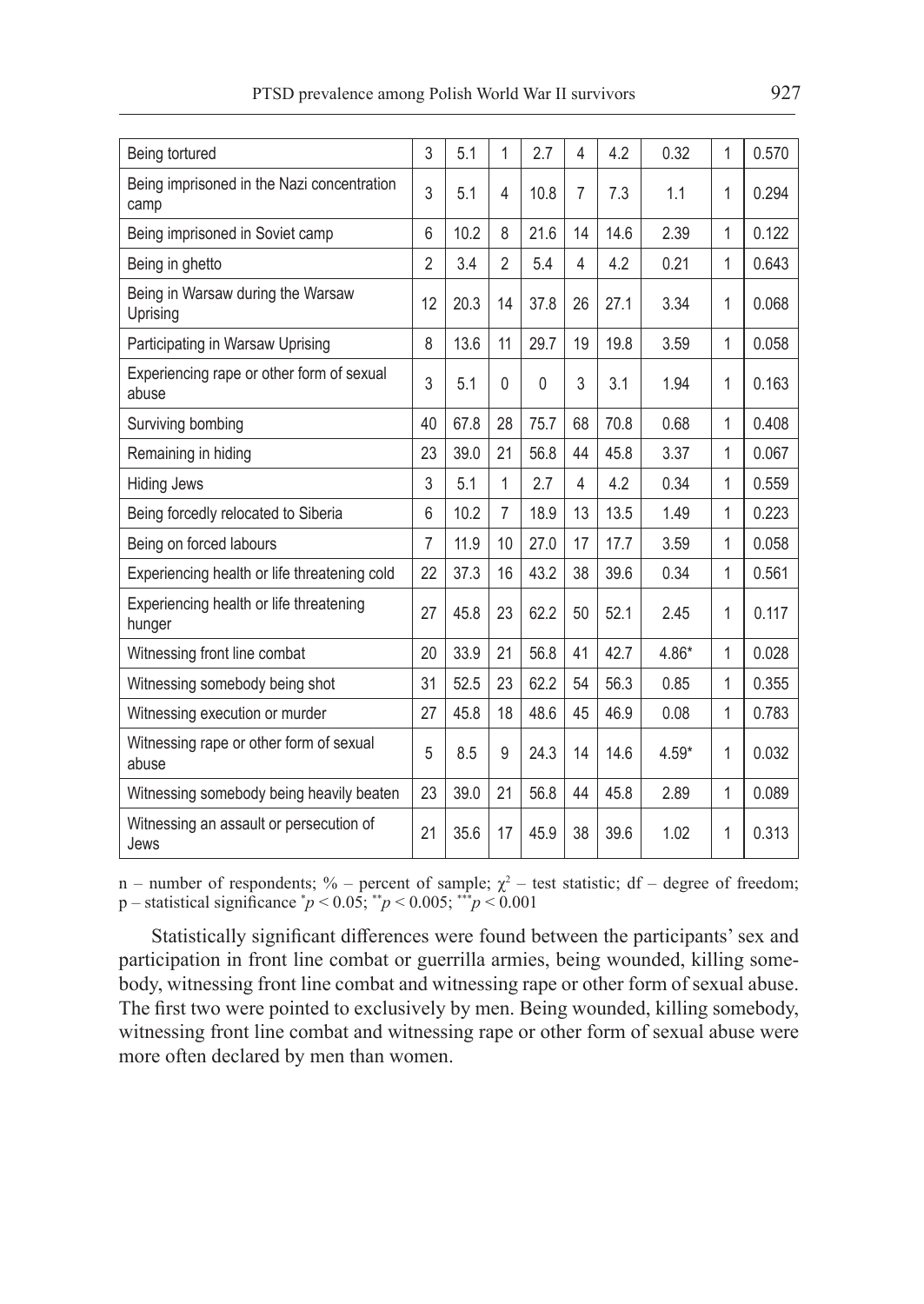## The prevalence of posttraumatic symptoms

31 respondents (32.3%) fulfilled the diagnostic criteria of PTSD according to DSM-IV, as measured with PDS questionnaire. The severity of PTSD symptoms, measured with IES questionnaire, exceeded the generally adopted cut-off point of 35 points for 33 subjects (34.4%) [see: 19, 22].

## Traumatic events and severity of posttraumatic symptoms

According to information from Table 1, 10 subjects (10.4%) did not experience any traumatic war-related event. An analysis was conducted, comparing these respondents with respondents who pointed to at least one traumatic event, from the perspective of potential PTSD diagnosis and the severity of Intrusion and Avoidance symptoms. The analysis was possible only on the basis of results of the IES questionnaire. PDS questionnaire, which is constructed strictly by DSM-IV criteria, instructs the respondents who did not point to any event in the Part 1 (criterion A) not to fill the questionnaire further. The cut-off point of potential PTSD diagnosis was established at  $>$  35 points. In the group of subjects who did not experience any war-related traumatic event, no one had a potential PTSD diagnosis. In the group of people who experienced at least one traumatic event, 31 respondents had a diagnosis (36.0%). Moreover, based on chi-squared test of independence, the relation between experiencing war trauma and the strength of PTSD symptoms enough for a diagnosis was statistically significant,  $c^2(1) = 5.32$ ,  $p < 0.05$ .

Table 3 presents average values of the severity of Intrusion and Avoidance symptoms of PTSD and the symptoms of depression in the division by experiencing at least one war trauma. The comparison was complemented by two-tailed independent samples Student's t-test.

|                        |       | Number of traumatic events |              |           |            |       |       |  |
|------------------------|-------|----------------------------|--------------|-----------|------------|-------|-------|--|
| Variable               |       | None                       | At least one |           |            | df    | р     |  |
|                        | M     | <b>SD</b>                  | M            | <b>SD</b> |            |       |       |  |
| <b>Intrusions</b>      | 2.83  | 3.43                       | 14.76        | 10.15     | $-6.70***$ | 12.79 | 0.001 |  |
| Avoidance              | 3.00  | 3.46                       | 14.06        | 9.33      | $-6.36***$ | 11.26 | 0.001 |  |
| <b>IES</b> total score | 5.83  | 6.71                       | 28.82        | 17.53     | $-6.90***$ | 10.84 | 0.001 |  |
| Depression             | 13.43 | 4.35                       | 17.24        | 10.19     | $-0.98$    | 90    | 0.331 |  |

Table 3. **Average values of severity of PTSD and depression symptoms in the group who did not experience any war trauma and in group who experienced at least one such event, together with the statistical significance test**

M – mean value; SD – standard deviation; t – test statistic; df – degrees of freedom; p – two-tailed statistical significance; \*\*\* p < 0.001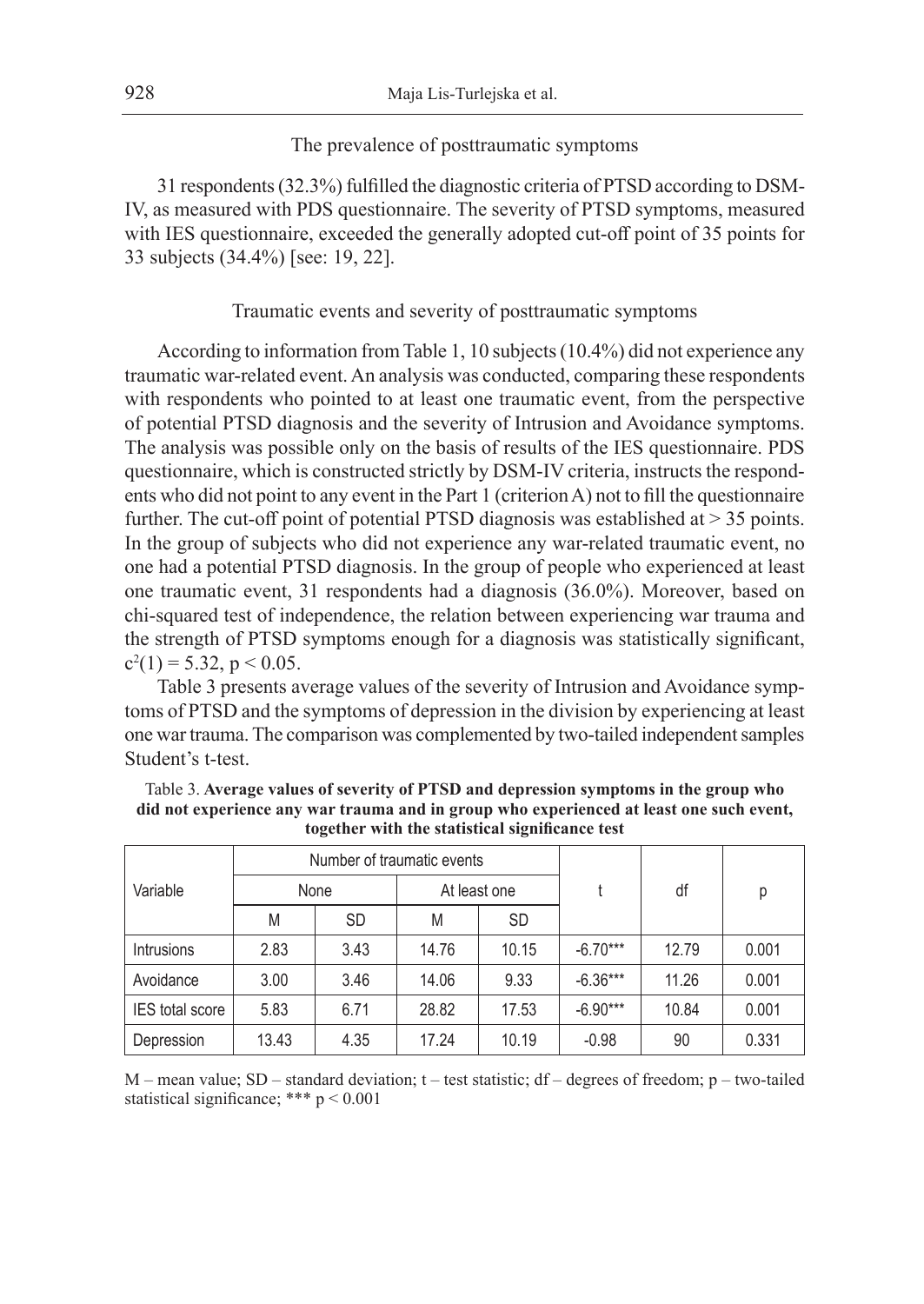Statistically significant differences were noted in the range of PTSD symptoms severity, which were significantly more severe in the group which experienced at least one war-related traumatic event. No statistically significant difference was found in the level of depression symptoms.

Correlation analysis between the level of depression symptoms and a number and severity of PTSD symptoms from groups B, C and D (according to PDS) and level of Intrusion and Avoidance and total score in IES questionnaire, was also conducted. Table 4 presents the results of the analysis.

| PTSD symptoms                               | Depression |
|---------------------------------------------|------------|
| Number of symptoms in criterion B           | $0.254*$   |
| Number of symptoms in criterion C           | $0.254*$   |
| Number of symptoms in criterion D           | $0.241*$   |
| Number of symptoms in criteria B, C and D   | $0.279**$  |
| Strength of symptoms in criterion B         | $0.243*$   |
| Strength of symptoms in criterion C         | $0.304**$  |
| Strength of symptoms in criterion D         | $0.358**$  |
| Strength of symptoms in criteria B, C and D | $0.345**$  |
| Intrusions                                  | 0.153      |
| Avoidance                                   | $0.243*$   |
| <b>IES</b> total score                      | $0.216*$   |

Table 4. **Pearson's r correlation coefficient between the severity of depression and PTSD symptoms**

\* p < 0.05; \*\* p < 0.01

Statistically significant positive correlations were found between the level of depression and all PTSD symptoms but for Intrusions.

Regression analysis in which experiencing at least one war-related traumatic event and the level of depression were treated as predictors, was also conducted. The IES total score acted as a dependent variable. Table 5 presents the regression coefficients found. Statistically significant dependencies were found between the level of depression and experiencing at least one war trauma and IES total score. Experiencing at least one war trauma explained 5.3% variance of PTSD symptoms severity, while the level of depression explained 11.1% of variance. Both experiencing at least one war trauma as well more severe depression were associated with more severe PTSD symptoms.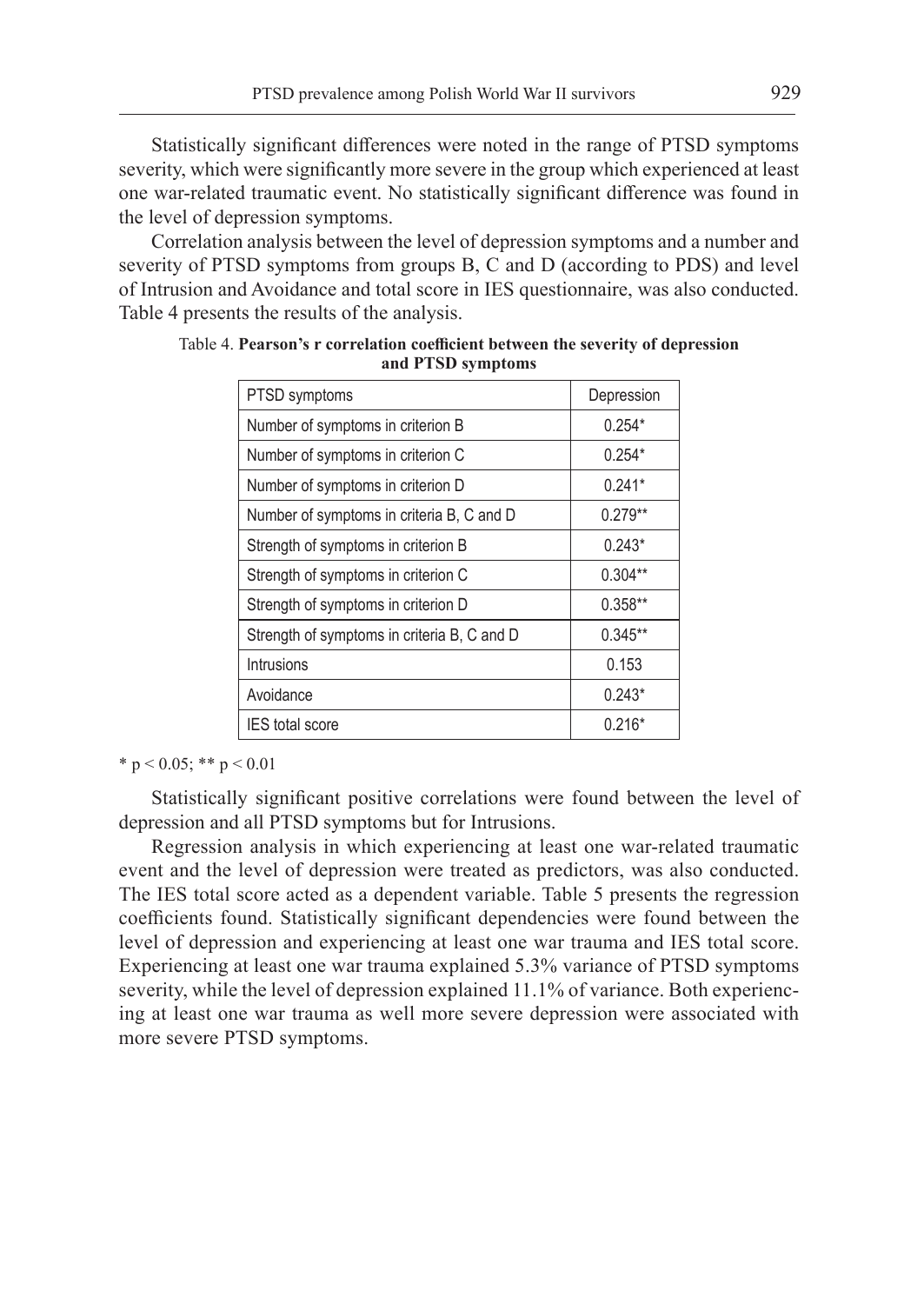| Predictors                      |       | <b>Beta</b> |           |       |
|---------------------------------|-------|-------------|-----------|-------|
| At least one war-related trauma | 11.81 | 0.21        | $2.51*$   | 0.013 |
| Depression                      | 0.50  | 0.33        | $3.98***$ | 0.001 |

Table 5. **Values of regression coefficients**

B – non-standardised regression coefficient; Beta – standardised regression coefficient; t – statistical significance test statistic; p – statistical significance; \* p < 0.05; \*\*\* p < 0.001

## **Discussion**

From the data presented above, especially noteworthy are: (1) high level of prevalence of potential PTSD diagnosis, (2) statistically significant difference between the severity of PTSD symptoms in the group which did not experience any war-related traumatic event and in group which pointed to at least one such event, (3) high level of depression symptoms. The ratio of potential PTSD diagnosis, measured with the use of PDS questionnaire, reached 32%. According to IES with cut-off point at 35pts, 34.4% of subjects exhibit strong PTSD symptoms. Similar high ratios of potential PTSD diagnosis were found in other Polish studies of WWII survivors [15, 16]. E. Jackowska [23] describing research on Siberia survivors claims that 30% of subjects might potentially suffer from chronic PTSD. J. Heitzman and K. Rutkowski [24] presenting the results of research on current psychological state of persons persecuted for political reasons in Poland in years 1944–1955, state that PTSD was found in 71% of study subjects. Also, in first Polish studies of Auschwitz survivors, run in years 1959–1961 and lead by Professor A. Kępiński in Krakow, high prevalence of psychological disorders was found. For example, Szymusik [5] states that among 100 subjects 36 were free from deviation from psychological norm. The most commonly found syndromes were progressive asthenia (24 subjects), neurasthenic neurosis (10 subjects), encephalopathy (8 subjects). These diagnoses could probably nowadays be named as PTSD.

The prevalence rates of PTSD in Polish studies are significantly higher than the rates found in similar studies on WWII survivors conducted since approximately 15 years in other European countries. In majority of those studies [e.g. 9, 10, 13] the PTSD prevalence rates do not exceed 5%. In the study on representative across-Germany elderly sample, who survived WWII, the current prevalence of PTSD reached 4% [9]. In similar Dutch study, the result was 4.6% [10].

The results of Beck Depression Inventory also seem high. 30.2% of research sample acquired a score which indicates a "moderate to severe depression", and 6.3% had a score indicating a "severe depression" [25].

Finding the reasons of so high rate of PTSD prevalence in studies done in Poland is an important challenge. The severity of Second World War-related stressors was much higher in Poland than in Western countries. However, in the light of available empirical data, this fact cannot be claimed to be the deciding factor responsible for the differences between results of Polish studies in comparison to other countries. In the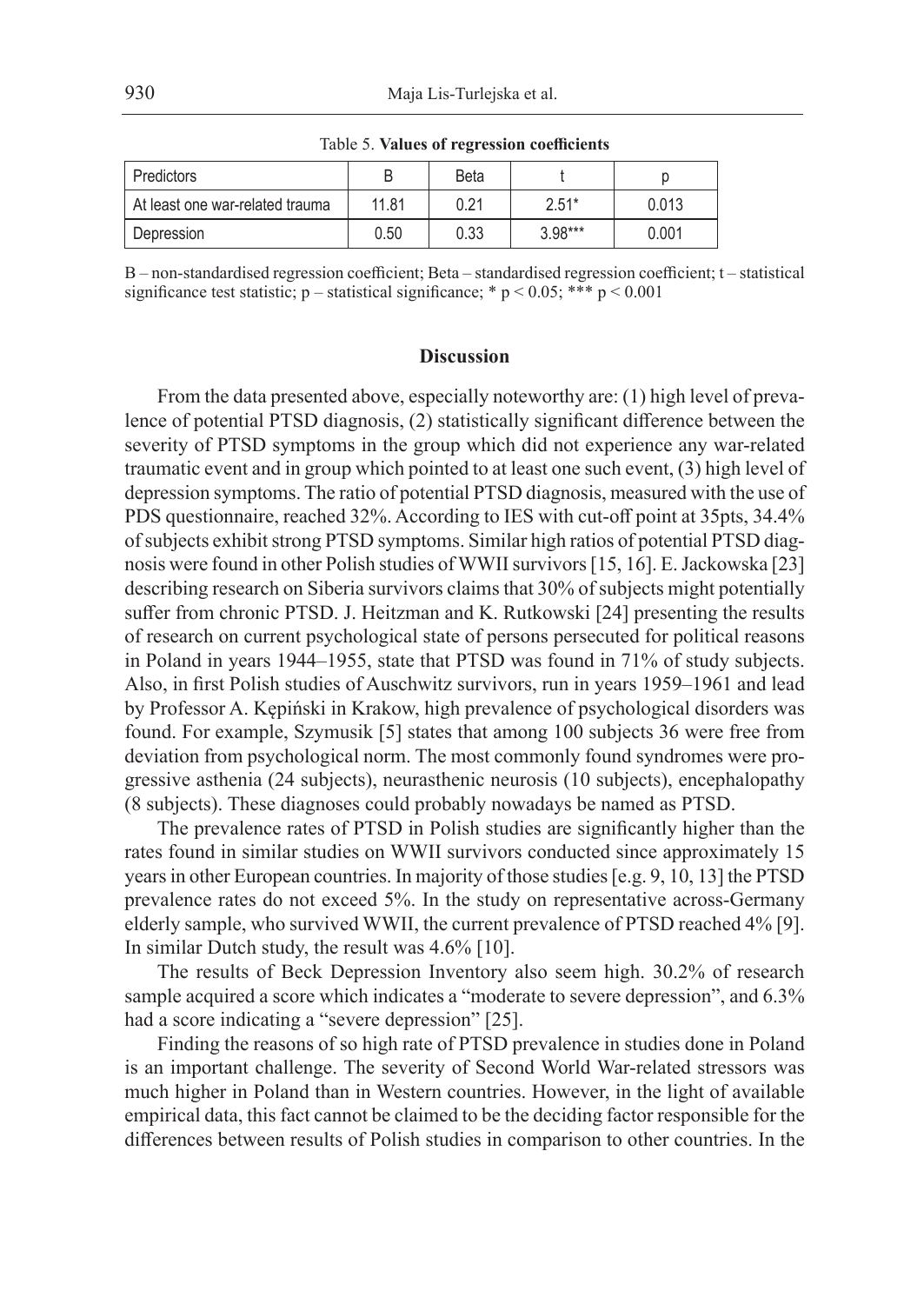already mentioned Dutch study [10] the found PTSD ratio amounted to 4% among civil war victims and members of resistance movement. But the study also encompassed war veterans including the survivors of Japanese concentration camps. PTSD ratio amounted to 13% in this group. The study by Favaro et al. [26] also should not be omitted. Their study concentrated on measurement of current and lifetime PTSD among Italian underground activists deported to Nazi concentration camps. The participants were 51 camp survivors and 47 resistance movement members who reported experiencing a traumatic event while on service. The rates of current PTSD prevalence reached 25.5% among deported concentration camp prisoners and 4.3% among resistance members. Both presented in this study PTSD prevalence ratios, which apply to people who experienced serious traumatisation, especially concentration camps survivors, are lower than analogous ratios found in the research presented here, were majority of the subjects were civilian survivors.

Except for the intensity of war-related stressors in Poland, other associated factors can be pointed to as potentially important in explaining high PTSD level found in the study presented here:

- (1) The disturbance of social memory mechanism. During the time of Polish People's Republic (PRL) certain narrations were blocked and/or distorted. Talking about close ones who died in Katyń or fought in the Home Army was dangerous for a long time. People who often heroically fought during the war were later on harassed or stigmatised (Home Army was portrayed on propaganda posters as "spittle-bespattered dwarf of reactionary forces").
- (2) Avoidance of addressing the Second World War trauma. The dominant narration present in public discourse only allows certain groups to suffer from war trauma (concentration camps survivors, soldiers coming back from missions in Iraq and Afghanistan). This phenomenon often applies to narrations on the family level.
- (3) Lack of social education. In current theories and therapy of PTSD, understanding of one's trauma-related problems and psychoeducation are much emphasised. Present-day knowledge of psychotraumatology is very helpful in this aspect. This knowledge is not spread and used enough in Poland.

It is worth noticing that the prevailing majority of theoretical conceptualisations of PTSD, until recently, focused on the analysis of intrapsychic and individual grounding of developing and sustaining PTSD. The works of such authors as Brewin [27], Ehlers and Clark [28], Foa and Kozak [29] significantly enlarged the understanding of this issue. Since the publication of, for example, results of meta-analyses of risk factors of chronic PTSD [30, 31], however, many authors pay attention to previously underrated environmental and interpersonal processes. According to Maercker and Horn [32], it can be expected that: "trauma victims who feel that their suffering is still acknowledged by society, even if they have not shared their experiences with their group, perceive their societal or cultural environment as more supportive and less stigmatising. This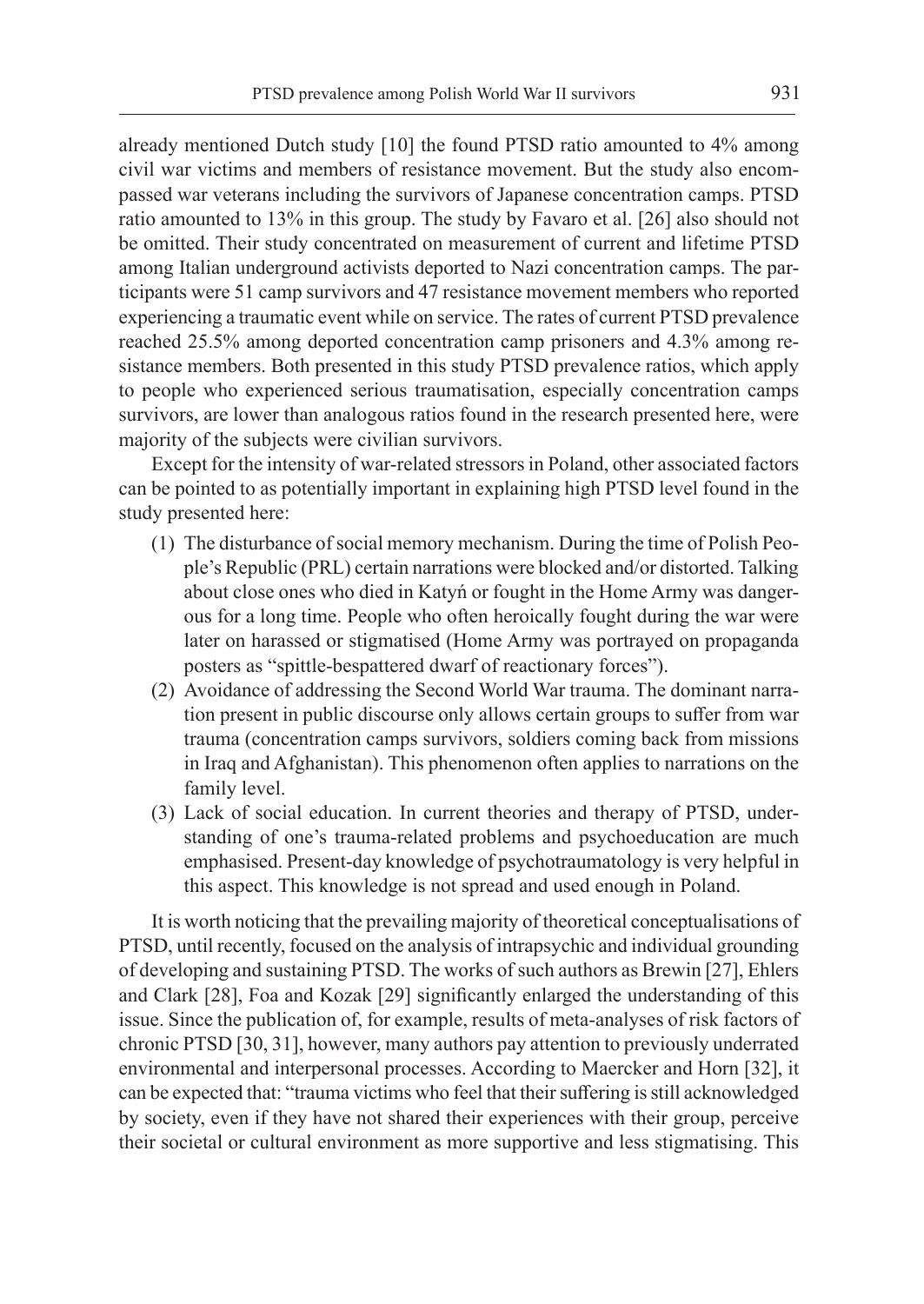perception, in turn, may represent a protective factor that positively affects the victim's adaptation processes to the non-normative changes after a traumatic experience" (p. 9–10). Higher level of social acknowledgement is related to lower level of PTSD symptoms and is a factor easing the posttraumatic adaptation. This was presented with the help of already introduced instrument for measurement of "social acknowledgement of a person as a trauma victim" (Social Acknowledgement Questionnaire; SAQ) [33] in many studies [e.g. 34, 35]. The general lack of social acknowledgement can be a predictor of chronic PTSD symptoms.

#### **References**

- 1. Herman K, Thygesen P. *KZ Syndromet*. Ugeskrift for loeger 1954; 116: 825–836.
- 2. Bastiaans J. *Psychosomatische gevolgen van onderdrukking en verzet*. Amsterdam: Noordhollandse Uitgeversmaatschappij; 1957.
- 3. Eitinger L*. Pathology of the concentration camp syndrome. Preliminary report*. Arch. Gen. Psychiatry 1961; 5(4): 371–379.
- 4. Kępiński A. *Tzw. "KZ syndrom": próba syntezy.* Przegl. Lek. 1970; 26(1): 18–23.
- 5. Szymusik A. *Astenia poobozowa u byłych więźniów obozu koncentracyjnego w Oświęcimiu*. Przegl. Lek. 1964; 1: 23–29.
- 6. Orwid M. *Socjo-psychiatryczne następstwa pobytu w obozie koncentracyjnym Oświęcim– Brzezinka*. Przegl. Lek. 1964; 1: 17–23.
- 7. Szymusik A. *Badanie byłych więźniów obozów koncentracyjnych w Krakowskiej Klinice Psychiatrycznej w latach 1959–1990*. Przegl. Lek. 1991; 1: 22–28.
- 8. Kuwert P, Spitzer C, Träder A, Freyberger HJ, Ermann M. *Sixty years later: Post-traumatic stress symptoms and current psychopathology in former German children of World War II.* Int. Psychogeriatr. 2007; 19: 955–961.
- 9. Glaesmer H, Gunzelmann T, Braehler E, Forstmeister S, Maercker A. *Traumatic experiences and post-traumatic stress disorder among elderly Germans: Results of a representative populationbased survey*. Int. Psychogeriatr. 2010; 22(4): 661–670.
- 10. Bramsen I, van der Ploeg HM. *Fifty years later: the long-term psychological adjustment of ageing World War II survivors*. Acta Psychiatr. Scand. 1999; 100: 330–358.
- 11. Hautamäki A, Coleman PG. *Explanation for low prevalence of PTSD among older Finnish war veterans: Social solidarity and continued significance given to wartime sufferings. Aging Ment.* Health 2001; 5(2): 165–174.
- 12. Major EF. *Health effects of war stress on Norwegian World War II resistance groups: a comparative study.* J. Trauma. Stress 2003; 16(6): 595–599.
- 13. Glück TM, Tran US, Lueger-Schuster B. *PTSD and trauma in Austria's elderly: influence of wartime experiences, postwar zone of occupation, and life time traumatization on today's mental health status—an interdisciplinary approach.* Eur. J. Psychotraumatol. 2012; 3: 10.
- 14. Lis-Turlejska M, Szumiał Sz, Okuniewska H. *Aktualny poziom objawów stresu potraumatycznego w próbie osób, które w dzieciństwie przeżyły II wojnę światową*. Psychiatr. Pol. 2012; 46(2): 145–156.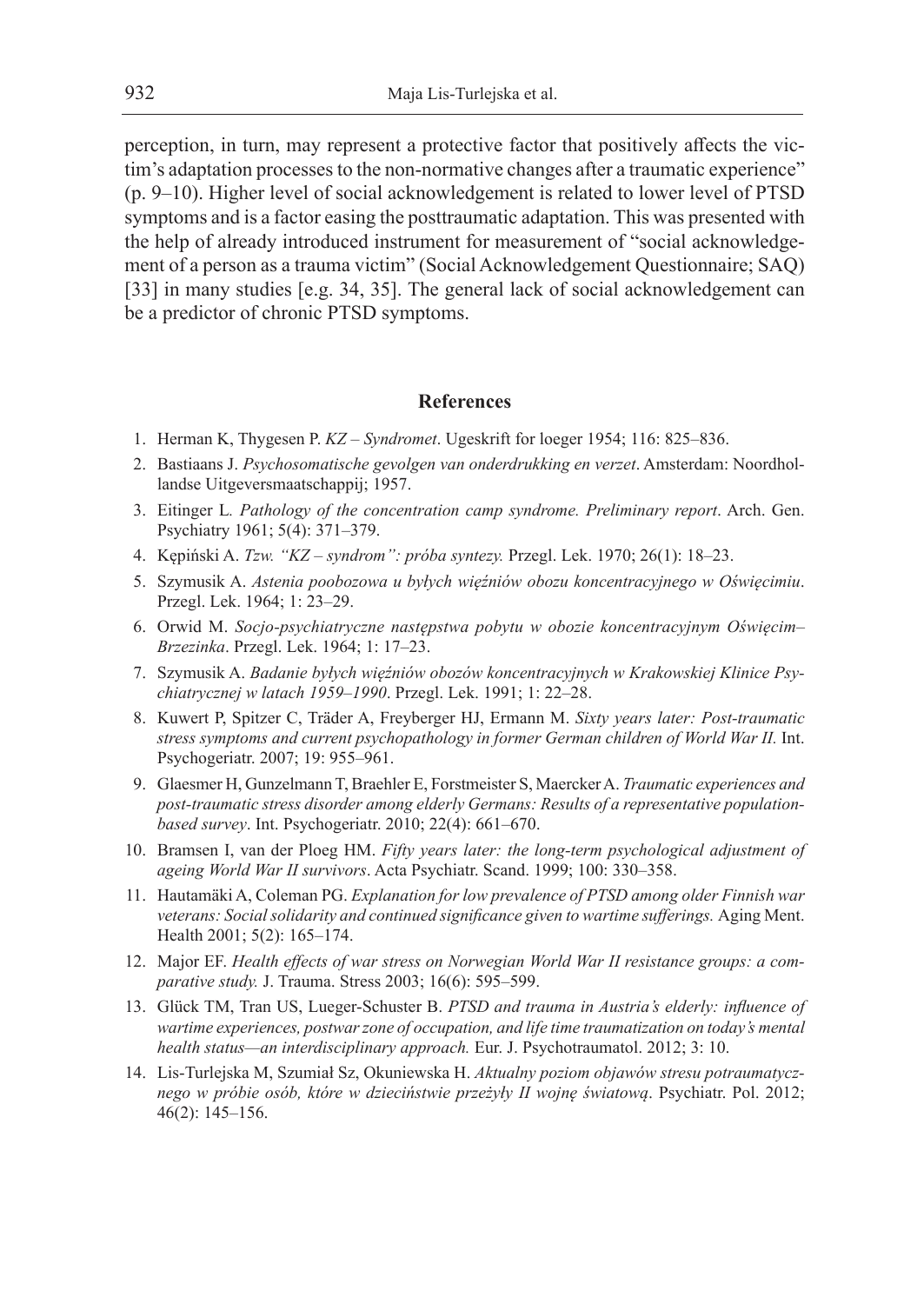- 15. Lis-Turlejska M, Luszczynska A, Plichta A, Benight C. *Jewish and non-Jewish World War II child and adolescent survivors at 60 years after war: effects of parental loss and age at exposure on well-being*. Am. J. Orthopsychiatry 2008; 78(3): 369–377.
- 16. Foa EB, Cashman LH, Jaycox LH, Perry K. *The validation of a self-report measure of PTSD: The PTSD* Diagnostic *Scale (PDS).* Psychol. Assess. 1997; 9: 445–451.
- 17. Dragan M, Lis-Turlejska M, Popiel A, Szumiał S, Dragan W. *The validation of the Polish version of the Posttraumatic Diagnostic Scale and its factor structure.* Eur. J. Psychotraumatol. 2012; 3.
- 18. Horowitz MJ, Wilner NR, Alvarez W. *Impact of event scale: A measure of subjective distress.*  Psychosom. Med. 1979; 41: 208–218.
- 19. Lis-Turlejska M. *Traumatyczne zdarzenia i ich skutki psychiczne*. Warsaw: Institute of Psychology, Polish Academy of Sciences; 2005.
- 20. Joseph S. *Psychometric evaluation of Horowitz's Impact of Event Scale: a review.* J. Trauma. Stress 2002; 1: 101–113.
- 21. Beck AT, Ward CH, Mendelson M, Mock J, Erbaugh J. *An inventory for measuring depression.*  Arch. Gen. Psychiatry 1961; 4: 561–571.
- 22. Neal LA, Busuttil W, Rollins J, Herepath R, Strike P, Turnbull G*. Convergent validity of measures of post-traumatic stress disorder in a mixed military and civilian population*. J. Trauma. Stress 1994; 7: 447–455.
- 23. Jackowska E. *Psychiczne następstwa deportacji w głąb ZSRR w ocenie Sybiraków* Psychiatr. Pol. 2005; 1: 89–102.
- 24. Heitzman J, Rutkowski K. *Zaburzenia psychiczne u byłych więźniów politycznych prześladowanych w Polsce w latach 1944-1956.* http://p-ntzp.com/dok/11Heitzman-p.pdf [retrieved: 10.01.2015].
- 25. Beck AT, Steer RA, Garbin MGJ. *Psychometric properties of the Beck Depression Inventory twenty-five years of evaluation.* Clin. Psych. Rev. 1988; 8: 77–100.
- 26. Favaro A, Rodella FC, Colombo G, Santonastaso P. *Post-traumatic stress disorder and major depression among Italian Nazi concentration camp survivors: a controlled study 50 years later*. Psychol. Med. 1999; 1: 87**–**95.
- 27. Brewin K*. Remembering and forgetting*. In: Friedman MJ, Keane TM, Resick PA. ed. *Handbook of PTSD: science and practice*. New York, London: The Guilford Press; 2000.
- 28. Ehlers A, Clark DM. *A cognitive model of posttraumatic stress disorder.* Behav. Res. Ther. 2000; 38: 319–345.
- 29. Foa EB, Kozak MJ. *Emotional processing of fear: Exposure to corrective information.* Psychol. Bull. 1986; 99: 20–35.
- 30. Brewin C, Andrews B, Valentine J. *Meta-analysis of risk factors for posttraumatic stress disorder in trauma-Exposed adults.* J. Consult. Clin. Psychol. 2000: 68(5): 748–766.
- 31. Ozer EJ, Best SR, Lipsey TL, Weiss DS. *Predictors of posttraumatic stress disorder and symptoms in adults: a meta-analysis;* Psychol Bull. 2003 Jan;129(1):52-73.
- 32. Maercker A, Horn AB. *A socio-interpersonal perspective on PTSD: the case for environments and interpersonal processes.* Clin. Psychol. Psychother. 2013; 20(6): 465–481.
- 33. Maercker A, Mueller J. *Social acknowledgment as a victim or survivor: a scale to measure a recovery factor of PTSD.* J. Trauma. Stress 2004; 17: 345–351.
- 34. Maercker A, Povilonyte M, Lianova R, Pohlmann K. *Is acknowledgment of trauma a protective factor? The sample case of refugees from Chechnya.* Eur. Psychol. 2009; 14: 249–254.